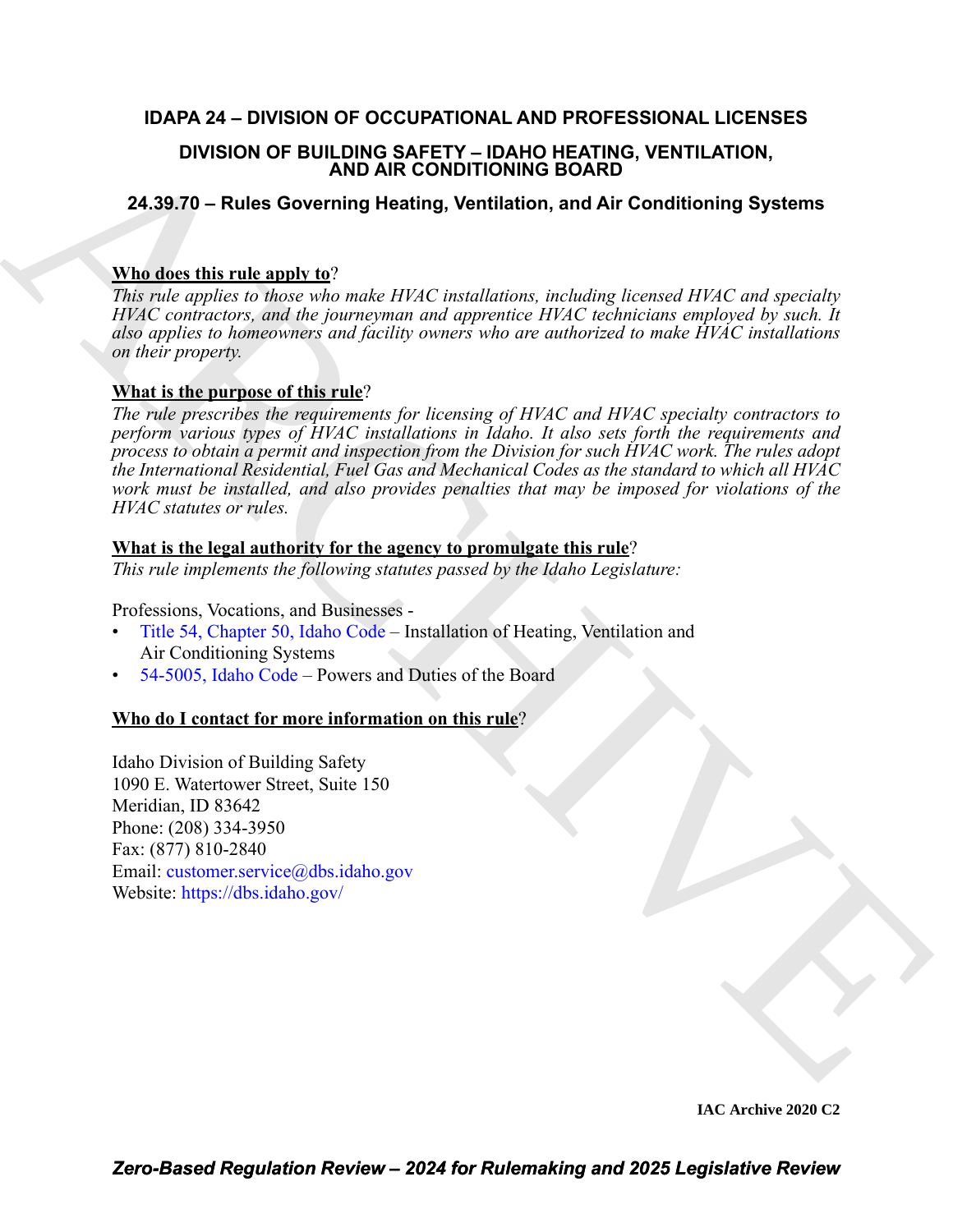# *Table of Contents*

| 002. Adoption And Incorporation By Reference Of The International Mechanical Code,<br>The International Fuel Gas Code, And Part V (Mechanical) And Part VI (Fuel Gas) Of The International Residential Code For One (1)- And Two (2)-Family |  |
|---------------------------------------------------------------------------------------------------------------------------------------------------------------------------------------------------------------------------------------------|--|
|                                                                                                                                                                                                                                             |  |
|                                                                                                                                                                                                                                             |  |
|                                                                                                                                                                                                                                             |  |
| 004. Definitions. <u>All manual contracts</u> and the series of the series of the series of the series of the series o                                                                                                                      |  |
| 005. Certificates Of Competency -- Issuance, Renewal, Expiration -- Revival.  6                                                                                                                                                             |  |
|                                                                                                                                                                                                                                             |  |
| 011. HVAC Contractor Certificate Of Competency - Requirements.  6                                                                                                                                                                           |  |
| 012. HVAC Specialty Contractor Certificate Of Competency - Requirements.  6                                                                                                                                                                 |  |
| 013. HVAC Journeyman Certificates Of Competency And Examination                                                                                                                                                                             |  |
| 014. HVAC Hearth Specialty Journeyman Certificates Of Competency Limitations:                                                                                                                                                               |  |
|                                                                                                                                                                                                                                             |  |
| 016. HVAC Specialty Apprentice Requirements For Registration.  8                                                                                                                                                                            |  |
| 017. HVAC Waste Oil Heating Specialty Journeyman Certificates Of Competency                                                                                                                                                                 |  |
| 018. HVAC Fuel Gas Piping Specialty Journeyman Certificates Of Competency                                                                                                                                                                   |  |
|                                                                                                                                                                                                                                             |  |
|                                                                                                                                                                                                                                             |  |
| 051. HVAC Permit Fee Schedule. Manuscritt, 2006. 2007. 19                                                                                                                                                                                   |  |
|                                                                                                                                                                                                                                             |  |
|                                                                                                                                                                                                                                             |  |
|                                                                                                                                                                                                                                             |  |
|                                                                                                                                                                                                                                             |  |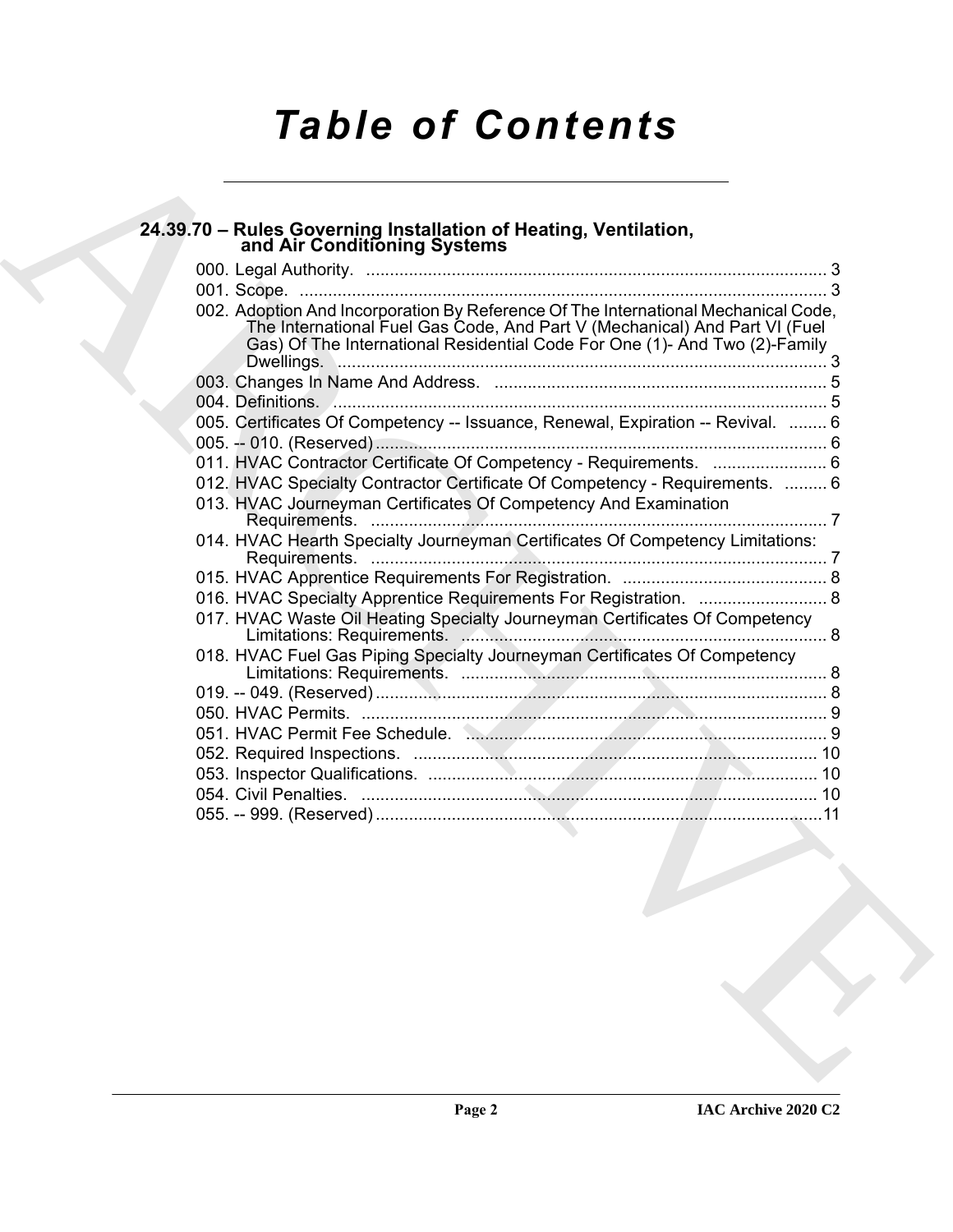#### **24.39.70 – RULES GOVERNING INSTALLATION OF HEATING, VENTILATION, AND AIR CONDITIONING SYSTEMS**

#### <span id="page-2-5"></span><span id="page-2-1"></span><span id="page-2-0"></span>**000. LEGAL AUTHORITY.**

The rules are promulgated pursuant to Sections 54-5001 and 54-5005(2), Idaho Code.  $(7-1-21)$ T

#### <span id="page-2-6"></span><span id="page-2-2"></span>**001. SCOPE.**

The rules establish the minimum standards for heating, ventilation, and air conditioning (HVAC) installation practice, certification, registration, and educational programs. (7-1-21)T certification, registration, and educational programs.

#### <span id="page-2-4"></span><span id="page-2-3"></span>**002. ADOPTION AND INCORPORATION BY REFERENCE OF THE INTERNATIONAL MECHANICAL CODE, THE INTERNATIONAL FUEL GAS CODE, AND PART V (MECHANICAL) AND PART VI (FUEL GAS) OF THE INTERNATIONAL RESIDENTIAL CODE FOR ONE (1)- AND TWO (2)- FAMILY DWELLINGS.**

**01. International Mechanical Code**. The 2018 Edition, including appendix "A," (herein IMC) is adopted and incorporated by reference with the following amendments: (7-1-21)T

**a.** Where differences occur between the IMC and Title 54, Chapter 50, Idaho Code and IDAPA 07, the provisions in Idaho Code and IDAPA rules apply. (7-1-21) Title 07, the provisions in Idaho Code and IDAPA rules apply.

All references to the International Plumbing Code (IPC) are construed as referring to the Idaho ode (ISPC) as adopted and amended by the Idaho State Plumbing Board. (7-1-21)T State Plumbing Code (ISPC) as adopted and amended by the Idaho State Plumbing Board.

**c.** All references to the International Code Council Electrical Code (ICC EC) are construed as referring to the National Electrical Code (NEC) as adopted and amended by the Idaho State Electrical Board.

 $(7-1-21)T$ 

**d.** Section 109. Delete. (7-1-21)T

**e.** Section 202 Definitions. Delete the definitions provided in the code for the terms identified herein graph and replace with the following: this paragraph and replace with the following:

60.<br>
The CIRCA CHITIDRENT Content Section 54.800 is sell 46.600%), helio Code<br>
The Content Content Content Content Content Content Content Content Content Content Content Content Content Content Content Content Content C Light-Duty Cooking Appliance. Light-duty cooking appliances include gas and electric ovens (including standard, bake, roasting, revolving, retherm, convection, combination convection/steamer, countertop conveyorized baking/finishing, deck, pastry, and electric and gas conveyor pizza ovens), electric and gas steam jacketed kettles, electric and gas pasta cookers, electric and gas compartment steamers (both pressure and atmospheric) and electric and gas cheesemelters.

Medium-Duty Cooking Appliance. Medium-duty cooking appliances include electric discrete element ranges (with or without oven), electric and gas hot-top ranges, electric and gas griddles, electric and gas double sided griddles, electric and gas fryers (including open deep fat fryers, donut fryers, kettle fryers and pressure fryers), electric and gas tilting skillets (braising pans) and electric and gas rotisseries. (7-1-21) fryers), electric and gas tilting skillets (braising pans) and electric and gas rotisseries.

**f.** Section 401.1 Scope. Add the following: Exception: The principles specified in ASHREA 62-2010 may be used as an alternative to this chapter to demonstrate compliance with required ventilation air for occupants.  $(7-1-21)T$ 

Section 504.8.1 Material and size. Add the following exception: Dryer duct may be constructed of or equivalent if prefabricated 0.016 (28 gauge) ducts and fittings are not available. (7-1-21)T 0.013 (30 gauge) or equivalent if prefabricated 0.016 (28 gauge) ducts and fittings are not available.

**h.** Table 603.4 Duct Construction Minimum Sheet Metal Thickness for Single Dwelling Units. Add the following exception to the Table: Round duct, enclosed rectangular ducts and fittings less than fourteen (14) inches may be constructed of 0.013 (30 gauge) or equivalent if prefabricated 0.016 (28 gauge) ducts and fittings are not available. (7-1-21)T

**02.** International Fuel Gas Code. The 2018 Edition, including appendixes "A, B, C, and D," (herein adopted and incorporated by reference with the following amendments: (7-1-21)  $IFGC$ ) is adopted and incorporated by reference with the following amendments:

Where differences occur between the IFGC and Title 54, Chapter 50, Idaho Code and IDAPA 07, sions in Idaho Code and IDAPA rules apply. (7-1-21)<sup>T</sup> Title 07, the provisions in Idaho Code and IDAPA rules apply.

**b.** All references to the International Plumbing Code (IPC) are construed as referring to the Idaho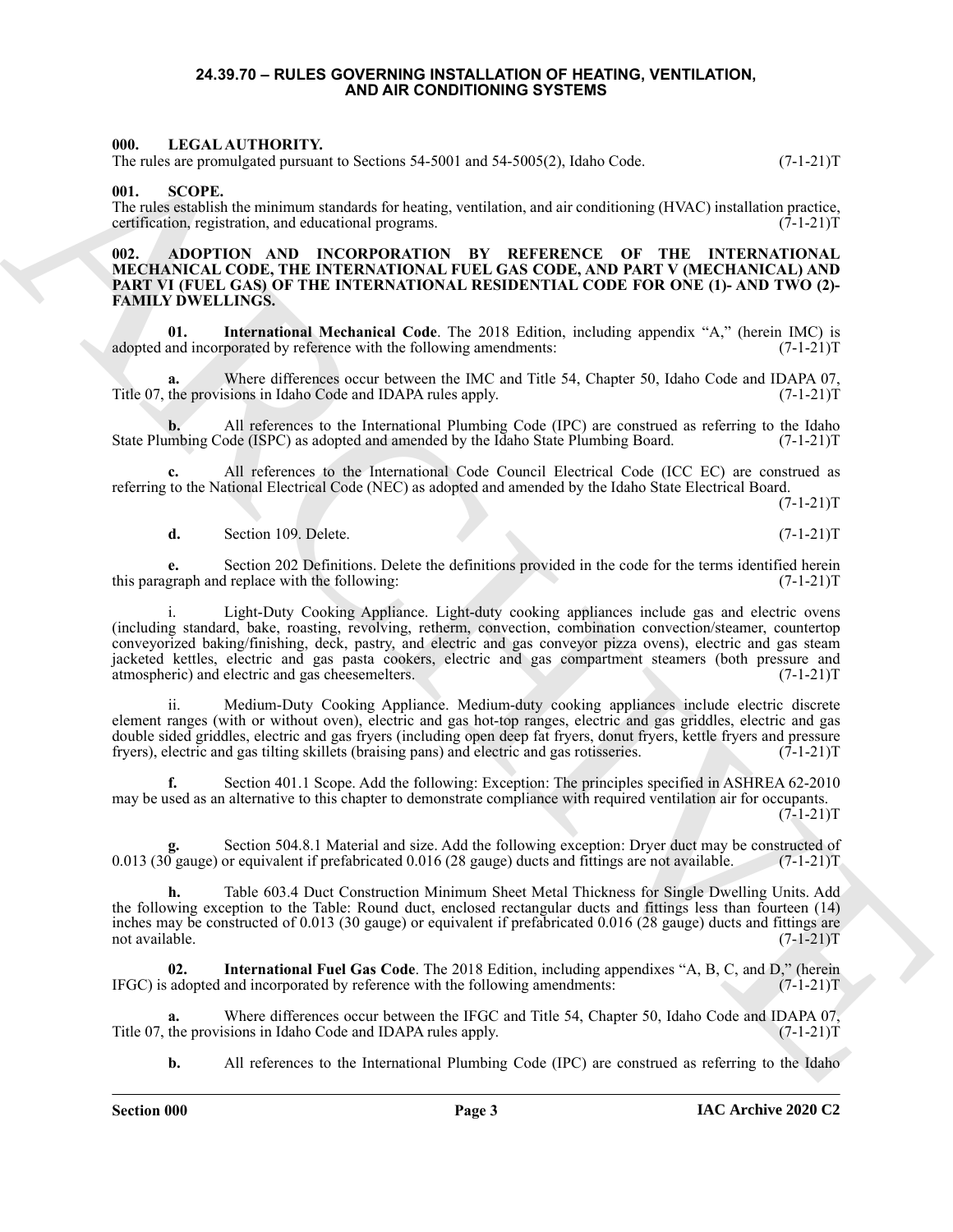State Plumbing Code (ISPC) as adopted and amended by the Idaho State Plumbing Board. (7-1-21)T

**c.** All references to the International Code Council Electrical Code (ICC EC) are construed as referring to the National Electrical Code (NEC) as adopted and amended by the Idaho State Electrical Board.  $(7-1-21)T$ 

**d.** Section 109. Delete. (7-1-21)T

**e.** Section 406.4. Change the last sentence to: Mechanical gauges used to measure test pressure must have a range such that the highest end of the scale is not greater than two (2) times the test pressure nor lower than one and one-half (1.5) times the test pressure. (7-1-21)T

**f.** Section 406.4.1. Test Pressure. Not less than twenty (20) psig (140kPa gauge) test pressure is required for systems with a maximum working pressure up to ten (10) inches water column. For systems with a maximum working pressure between ten (10) inches water column and ten (10) psig (70kPa gauge); not less than sixty (60) psig (420kPa gauge) test pressure is required. For systems over ten (10) psig (70kPa gauge) working pressure, minimum test pressure may be no less than six (6) times working pressure. (7-1-21)T pressure, minimum test pressure may be no less than six (6) times working pressure.

**g.** Section 406.4.2. The test duration may not be less than twenty (20) minutes.  $(7-1-21)$ T

**h.** Add a new section 503.4.1.2 as follows: Testing. All plastic pipe within a dwelling used for venting is must be tested at five (5) psi for fifteen (15) minutes. (7-1-21) flue gases must be tested at five  $(5)$  psi for fifteen  $(15)$  minutes.

**i.** Section 505.1.1. Addition. An interlock between the cooking appliance and the exhaust hood system is not be required for appliances that are of the manually operated type and are factory equipped with standing pilot burner ignition systems. (7-1-21)T

**03. Part V (Mechanical) and Part VI (Fuel Gas) of the International Residential Code for One (1)- and Two (2)-Family Dwellings**. The 2018 Edition, including appendixes "A, B, C, and D," (herein IRC) is adopted and incorporated by reference with the following amendments: (7-1-21)T

Where differences occur between the IRC and Title 54, Chapter 50, Idaho Code, and IDAPA 07, 01, the provisions in Idaho Code and IDAPA rules apply. (7-1-21)<sup>T</sup> Title 07, Chapter 01, the provisions in Idaho Code and IDAPA rules apply.

**b.** All references to the International Plumbing Code (IPC) are construed as referring to the Idaho State Plumbing Code (ISPC) as adopted and amended by the Idaho State Plumbing Board. (7-1-21)T

**c.** All references to the International Code Council Electrical Code (ICC EC) are construed as referring to the National Electrical Code (NEC) as adopted and amended by the Idaho State Electrical Board.

 $(7-1-21)T$ 

**Solution Characterize Constrainers Characterize Constrainers Characterize Constrainers** Solution **Constrainers** Solution **Constrainers** Solution **Constrainers**  $\frac{1}{2}$  and  $\frac{1}{2}$  and  $\frac{1}{2}$  and  $\frac{1}{2}$  an **d.** Add the following as section M1201.3 and section G2402.4 (201.4): Alternative materials, design and methods of construction equipment. The provisions of this part of the code are not intended to prevent the installation of any material or to prohibit any design or method of construction not specifically prescribed by this code, provided that any such alternative has been approved. An alternative material, design or method of construction must be approved where the authority having jurisdiction finds that the proposed design is satisfactory and complies with the intent of the provisions of this code, and that the material, method or work offered is, for the purpose intended, at least the equivalent of that prescribed in this code. Compliance with the specific performance-based provisions of this part of the code in lieu of specific requirements of this code will also be permitted as an alternate.  $(7-1-21)T$ 

**e.** Add the following as section M1201.3.1 and section G2402.4.1 (201.4.1): Tests. Whenever there is insufficient evidence of compliance with the provisions of this part of the code, or evidence that a material or method does not conform to the requirements of this part of the code, or in order to substantiate claims for alternative materials or methods, the authority having jurisdiction has the authority to require tests as evidence of compliance to be made at no expense to the jurisdiction. Test methods are as specified in this code or by other recognized test standards. In the absence of recognized and accepted test methods, the authority having jurisdiction approves the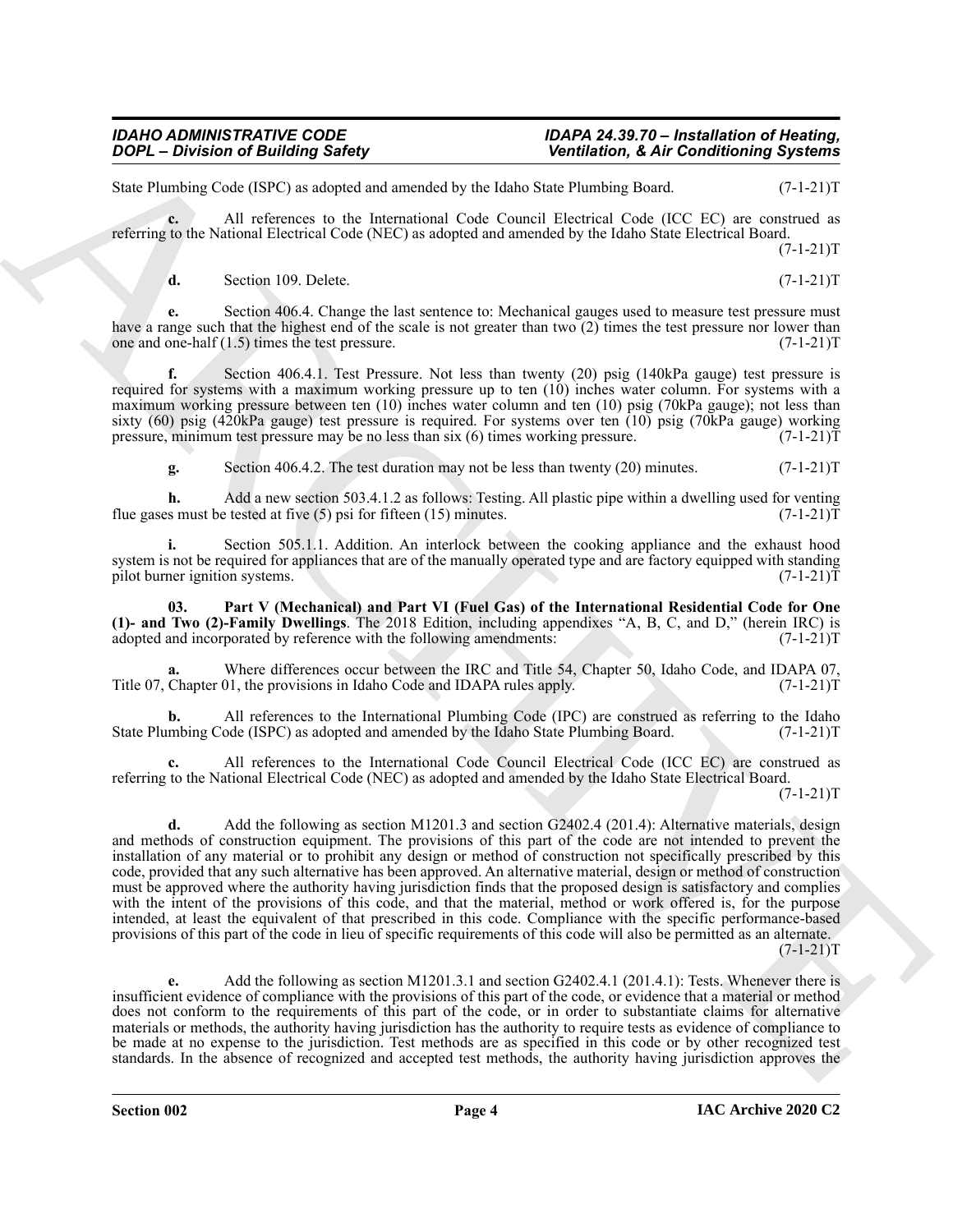testing procedures. Tests must be performed by an approved agency. Reports of such tests must be retained by the authority having jurisdiction for the period required for retention of public records. (7-1-21) authority having jurisdiction for the period required for retention of public records.

**f.** Add the following as section M1203.1: Carbon monoxide alarms. For new construction, an approved carbon monoxide alarm must be installed outside of each separate sleeping area in the immediate vicinity of the bedrooms in dwelling units within which fuel-fired appliances are installed and in dwelling units that have attached garages. (7-1-21)T

**g.** Add the following as section M1203.2: Where required in existing dwellings. Where work requiring a permit occurs in existing dwellings that have attached garages or in existing dwellings within which fuelfired appliances exist, carbon monoxide alarms must be provided in accordance with Subsection 004.03.f. of these rules. (7-1-21)T rules. (7-1-21)T

**h.** Add the following as section M1203.3: Alarm requirements. Single station carbon monoxide alarms must be listed as complying with UL 2034 and must be installed in accordance with this code and the manufacturer's installation instructions. (7-1-21)T

**i.** Section M1502.4.1 Material and size. Add the following exception: Dryer duct may be constructed of 0.013 (30 gauge) or equivalent if prefabricated 0.016 (28 gauge) ducts and fittings are not available. (7-1-21)T

**j.** Delete Section M1502.4.2 Duct Installation and replace with the following: Exhaust ducts must be supported at four (4) foot (1,219 mm) intervals and secured in place. The insert end of the duct must extend into the adjoining duct or fitting in the direction of airflow. Ducts must not be joined with screws or similar fasteners that protrude into the inside of the duct. (7-1-21)T

**k.** Table M1601.1.1 (2) Gauges of Metal Ducts and Plenums Used for Heating or Cooling. Add the following exception: Round duct, enclosed rectangular ducts and fittings less than fourteen (14) inches may be constructed of 0.013 (30 gauge) or equivalent if prefabricated 0.016 (28 gauge) ducts and fittings are not available.  $(7-1-21)T$ 

**l.** Section G2417.4 (406.4). Change the last sentence to: Mechanical gauges used to measure test pressure must have a range such that the highest end of the scale is not greater than two (2) times the test pressure nor lower than one and one-half (1.5) times the test pressure. (7-1-21)T

**ZOOP** - Division of Building Savety 1996<br>
Consider the Building Savety Repubble 2. Second Marco Repubble 2. Second Marco Repubble 2. Second Marco Repubble 2.1511<br>
ARCHIVES ARCHIVES AND MARCHIVES CONSIDERED CONSIDERED IN **m.** Section G2417.4.1 (406.4.1). Test Pressure. Not less than twenty (20) psig (one hundred forty (140) kPa gauge) test pressure is required for systems with a maximum working pressure up to ten (10) inches water column. For systems with a maximum working pressure between ten (10) inches water column and ten (10) psig (seventy (70) kPa gauge), not less than sixty (60) psig (four hundred twenty (420) kPa gauge) test pressure is required. For systems over ten (10) psig (seventy (70) kPa gauge) working pressure, minimum test pressure may be no less than six (6) times working pressure. no less than six  $(6)$  times working pressure.

**n.** Section G2417.4.2 (406.4.2). The test duration may not be less than twenty (20) minutes. (7-1-21) T

**o.** Add a new section G2427.4.1.2 as follows: Testing. All plastic pipe within a dwelling used for flue gases must be tested at five (5) psi for fifteen (15) minutes. (7-1-21) venting flue gases must be tested at five  $(5)$  psi for fifteen  $(15)$  minutes.

#### <span id="page-4-2"></span><span id="page-4-0"></span>**003. CHANGES IN NAME AND ADDRESS.**

Whenever a change of name or mailing address occurs for a certified contractor, journeyman, specialty journeyman, specialty contractor, registered apprentice, or specialty apprentice, the Board must be notified immediately, in writing, of the change. Documentation confirming the change of name must be provided to the Board on request.

 $(7-1-21)T$ 

#### <span id="page-4-3"></span><span id="page-4-1"></span>**004. DEFINITIONS.**

Terms defined in Section 54-5003, Idaho Code, will have the same meaning when utilized in these rules. (7-1-21)T

<span id="page-4-4"></span>**Recognized Jurisdiction**. A jurisdiction with an HVAC program that is recognized by the Board as y equivalent to Idaho's HVAC program. (7-1-21) being substantially equivalent to Idaho's HVAC program.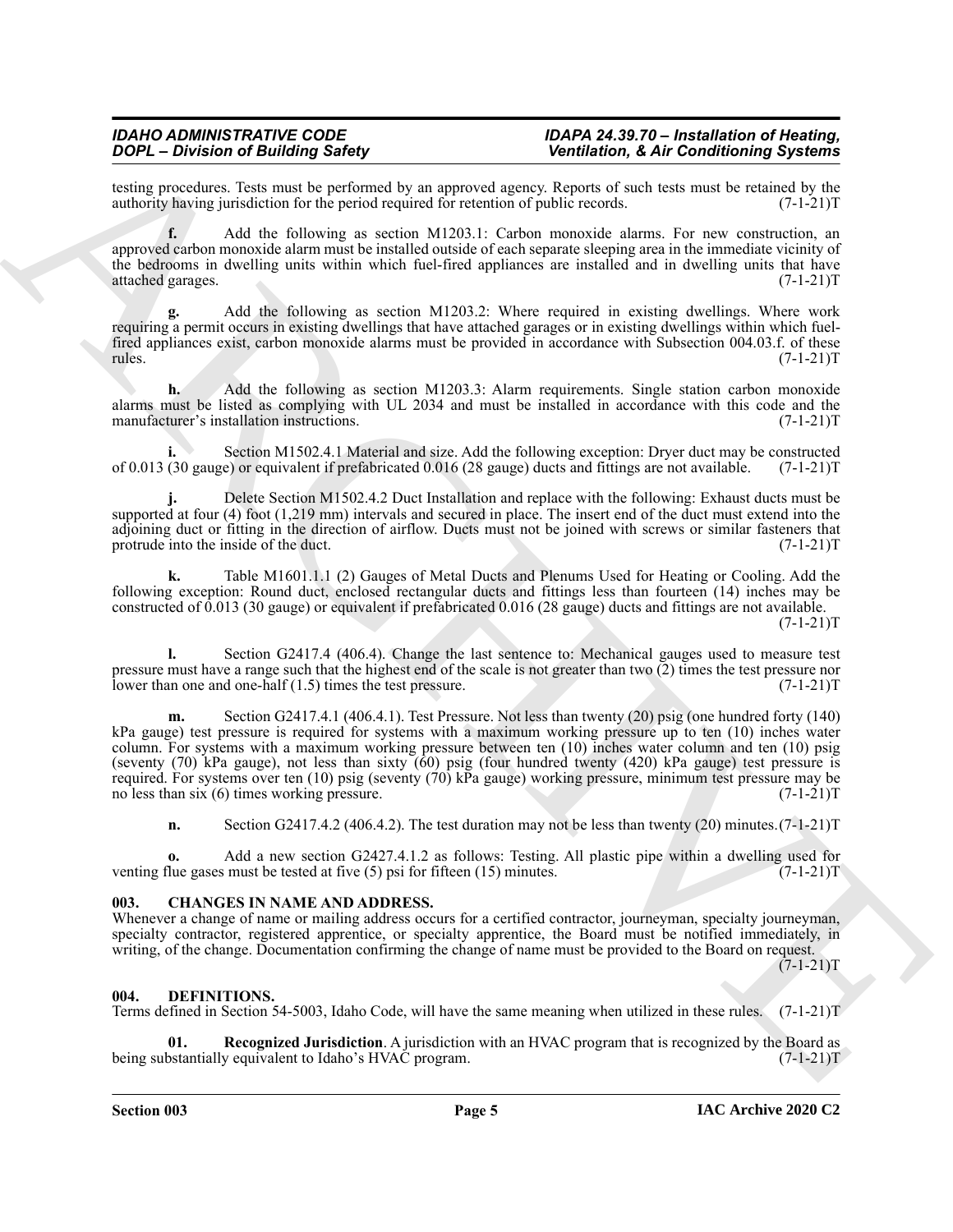#### <span id="page-5-4"></span><span id="page-5-0"></span>**005. CERTIFICATES OF COMPETENCY -- ISSUANCE, RENEWAL, EXPIRATION -- REVIVAL.**

<span id="page-5-6"></span>**01. Issuance**. Certificates of competency will be issued in such a manner as to create a renewal date that coincides with the birth month of the individual to whom the certificate is issued and allows for renewals every three (3) years. Certificates of competency are issued for a period of no less than one (1) year and no more than (3) three years. The fee for issuance of certificates of competency will be prorated based on the number of months for which the certificate is issued.  $(7-1-21)T$ 

<span id="page-5-7"></span>**02. Renewal**. Certificates of competency will be renewed using the birth month of the individual to whom the certificate is issued as the expiration date. Certificates of competency are renewed for a period of no less than one (1) year and no more than three (3) years. The fee for renewal of certificates of competency will be prorated based on the number of months for which the certificate is issued.  $(7-1-21)$ based on the number of months for which the certificate is issued.

<span id="page-5-5"></span>**03. Expiration-Revival**. Revived certificates will be issued in such a manner as to create a renewal date that coincides with the birth month of the applicant so as to create a staggered system of renewal. (7-1-21)T

#### <span id="page-5-1"></span>**005. -- 010. (RESERVED)**

#### <span id="page-5-8"></span><span id="page-5-2"></span>**011. HVAC CONTRACTOR CERTIFICATE OF COMPETENCY - REQUIREMENTS.**

<span id="page-5-9"></span>**01. Bond**. Applicants must provide a compliance bond in the amount of two thousand dollars (\$2,000). h bond is required to be effective for the duration of the contractor licensing period. (7-1-21) Any such bond is required to be effective for the duration of the contractor licensing period.

<span id="page-5-12"></span>**02.** Qualification. Applicants must provide proof, satisfactory to the Board, of having legally acted as C journeyman for a period of not less than twenty-four (24) months. (7-1-21) an HVAC journeyman for a period of not less than twenty-four  $(24)$  months.

**03.** Examination. Applicants for certification as HVAC contractors must successfully complete the tion designated by the Board. (7-1-21)T examination designated by the Board.

#### <span id="page-5-11"></span><span id="page-5-10"></span>**04. Out-of-State Contractor Applications**. (7-1-21)T

**a.** An out-of-state applicant for a contractor certificate of competency shall first obtain an Idaho journeyman certificate of competency in accordance with Section 023 of these rules. The applicant shall pay all applicable application and examination fees to the Division and successfully complete the contractor examination administered by the Division. The applicant shall file the compliance bond required by Section 54-5007, Idaho Code, with the Division upon successful completion of the examination. Applications that are incomplete in any detail will be returned as unacceptable or denied. (7-1-21)T

**b.** An applicant for a contractor certificate of competency who has previously been licensed as an HVAC journeyman in a Recognized Jurisdiction shall provide to the Division satisfactory proof of two (2) years of work experience as an HVAC journeyman in such jurisdiction. (7-1-21) work experience as an HVAC journeyman in such jurisdiction.

**2004** - Division of Building Safety<br> **Christinan Architecture** Constructive Constraints Constraints and the second in the second of the second of the second of the second of the second of the second of the second of the **c.** An applicant for a contractor certificate of competency who has never been previously licensed as a journeyman in a Recognized Jurisdiction shall provide proof of four (4) years of experience performing HVAC work of a nature equivalent to that which an HVAC journeyman in Idaho must demonstrate to qualify for a contractor certificate of competency. Proof of such work experience may be provided by the submission of three (3) sworn affidavits from individuals attesting that the applicant has had at least four  $(4)$  years' experience performing such work.  $(7-1-21)T$ work. (7-1-21)T

#### <span id="page-5-13"></span><span id="page-5-3"></span>**012. HVAC SPECIALTY CONTRACTOR CERTIFICATE OF COMPETENCY - REQUIREMENTS.** Applicants for certification as HVAC specialty contractors must: (7-1-21)T

**Bond**. Provide a compliance bond in the amount of two thousand dollars (\$2,000). Any such bond ffective for the duration of the contractor licensing period. (7-1-21) is required to be effective for the duration of the contractor licensing period.

<span id="page-5-15"></span><span id="page-5-14"></span>**02. Qualification**. Provide proof, satisfactory to the board, of having legally acted as an HVAC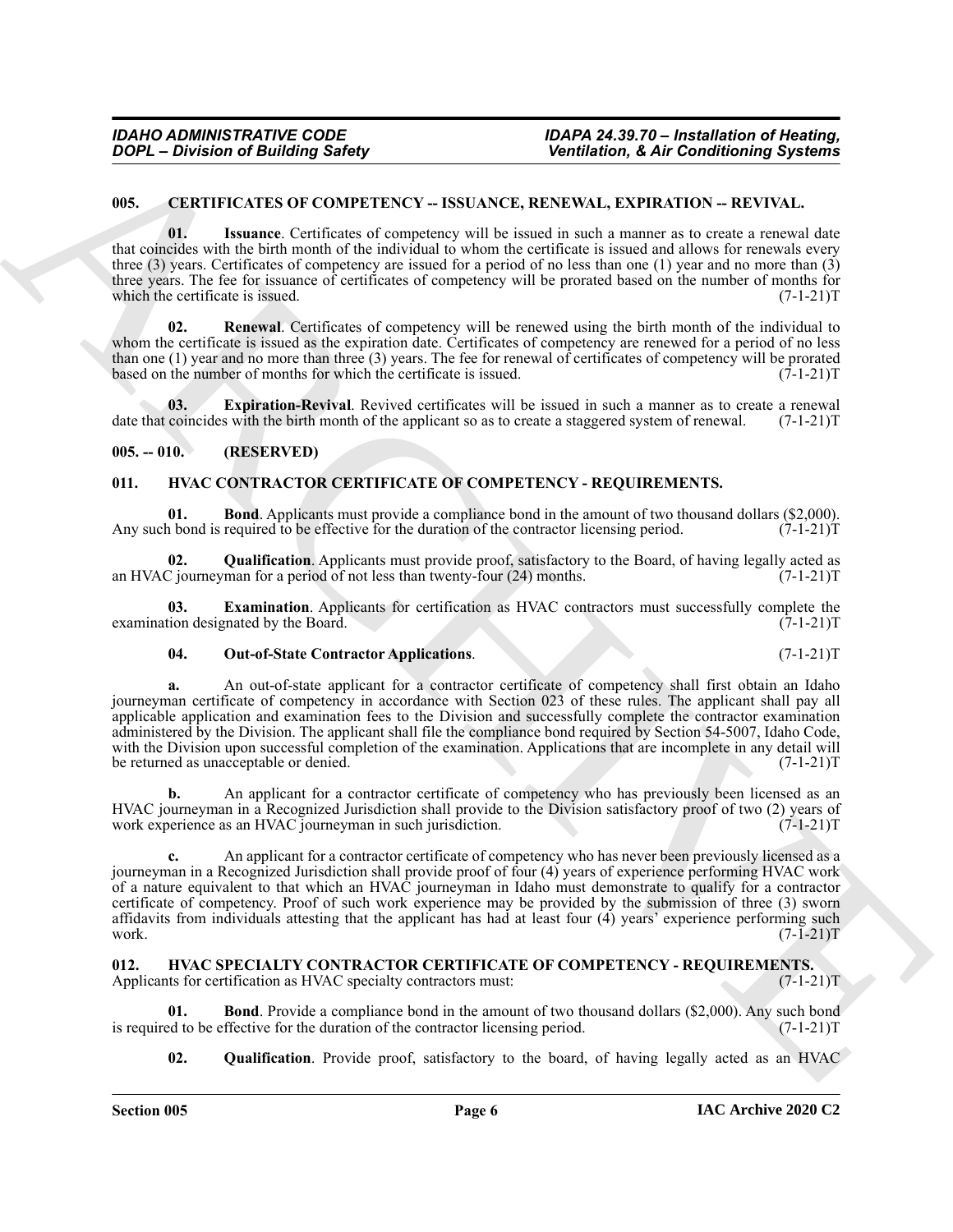specialty journeyman for a period of not less than twenty four  $(24)$  months.  $(7-1-21)T$ 

<span id="page-6-10"></span><span id="page-6-7"></span><span id="page-6-6"></span>**03. Examination**. Successfully complete the examination designated by the board. (7-1-21)T

#### <span id="page-6-0"></span>**013. HVAC JOURNEYMAN CERTIFICATES OF COMPETENCY AND EXAMINATION REQUIREMENTS.**

**The matrix of Euristics of Aler Constraints (Aler Constraints)**<br> **Charles Constraint Constraint Constraint Constraint Constraint Constraint Constraint Constraint Constraint Constraint Constraint Constraint Constraint Con 01. Certificate of Competency Requirements**. To obtain a journeyman certificate of competency, an applicant shall submit to the Division sufficient evidence demonstrating the applicant has successfully completed the journeyman examination and four (4) years, defined as a minimum of eight thousand (8,000) hours of work experience as a registered apprentice making installations on the job under the supervision of a qualified journeyman. Notwithstanding the requirement that an apprentice demonstrate four (4) years of on-the-job work experience under the supervision of a qualified journeyman, any apprentice who successfully completes a Board-approved, full-time, one (1)-academic-year training course may receive credit for up to one (1) year of on-the-job work experience.

 $(7-1-21)T$ 

**02. Examination Requirement**. To take the journeyman examination, an applicant must submit to the Division sufficient evidence demonstrating the applicant has successfully completed a Board-approved training course. (7-1-21)T

#### <span id="page-6-9"></span><span id="page-6-8"></span>**03.** Out of State Journeyman Applications.  $(7-1-21)T$

**a.** An out-of-state applicant for a journeyman certificate of competency shall pay all applicable application and examination fees to the Division, and successfully complete the journeyman examination administered by the Division. (7-1-21) administered by the Division.

**b.** Exhibition of a license issued by another Recognized Jurisdiction may be accepted as proof of meeting the experience and schooling requirements listed in Subsections 023.01 and 023.02 of these rules. An applicant for a journeyman certificate of competency who has previously been licensed as a journeyman in a Recognized Jurisdiction must provide satisfactory proof of licensure in such jurisdiction. (7-1-21)T

**c.** An applicant for a journeyman certificate of competency who has never been previously licensed as *man* in a Recognized Jurisdiction must provide one (1) of the following:  $(7-1-21)$ a journeyman in a Recognized Jurisdiction must provide one  $(1)$  of the following:

i. Proof of four (4) years, defined as eight thousand (8,000) hours, of HVAC work experience of a nature equivalent to that which an HVAC apprentice must perform in Idaho and four (4) years of training equivalent to that which an HVAC apprentice must complete in Idaho. (7-1-21)T

Proof of eight  $(8)$  years, defined as a minimum of sixteen thousand  $(16,000)$  hours, of HVAC work ture at least equivalent to that which an HVAC apprentice must perform in Idaho.  $(7-1-21)T$ experience of a nature at least equivalent to that which an HVAC apprentice must perform in Idaho.

#### <span id="page-6-2"></span><span id="page-6-1"></span>**014. HVAC HEARTH SPECIALTY JOURNEYMAN CERTIFICATES OF COMPETENCY LIMITATIONS: REQUIREMENTS.**

Certification as a hearth specialty journeyman entitles the holder to install hearth appliances and the associated gas lines. Hearth Specialty Journeymen are required to meet the experience requirement and either the education or<br>examination requirement to receive a certificate of competency. (7-1-21) examination requirement to receive a certificate of competency.

<span id="page-6-5"></span>**Experience**. Demonstrate, to the satisfaction of the board, a minimum of one (1) year experience working in the trade, in compliance with the requirements of the state in which the applicant received his supervision, or as a registered HVAC apprentice or registered HVAC specialty apprentice making HVAC installations on the job<br>under the supervision of a qualified HVAC journeyman or qualified HVAC specialty journeyman. (7-1-21)T under the supervision of a qualified HVAC journeyman or qualified  $\hat{H}$ VAC specialty journeyman.

**02. Education**. Successfully complete a board approved training course(s), such as the National Fireplace Institute program and a minimum of sixty (60) hours of education in fuel gas code and piping installation methods. (7-1-21)T methods.  $(7-1-21)T$ 

<span id="page-6-4"></span><span id="page-6-3"></span>**03. Examination**. Successfully complete an examination designated by the board. (7-1-21)T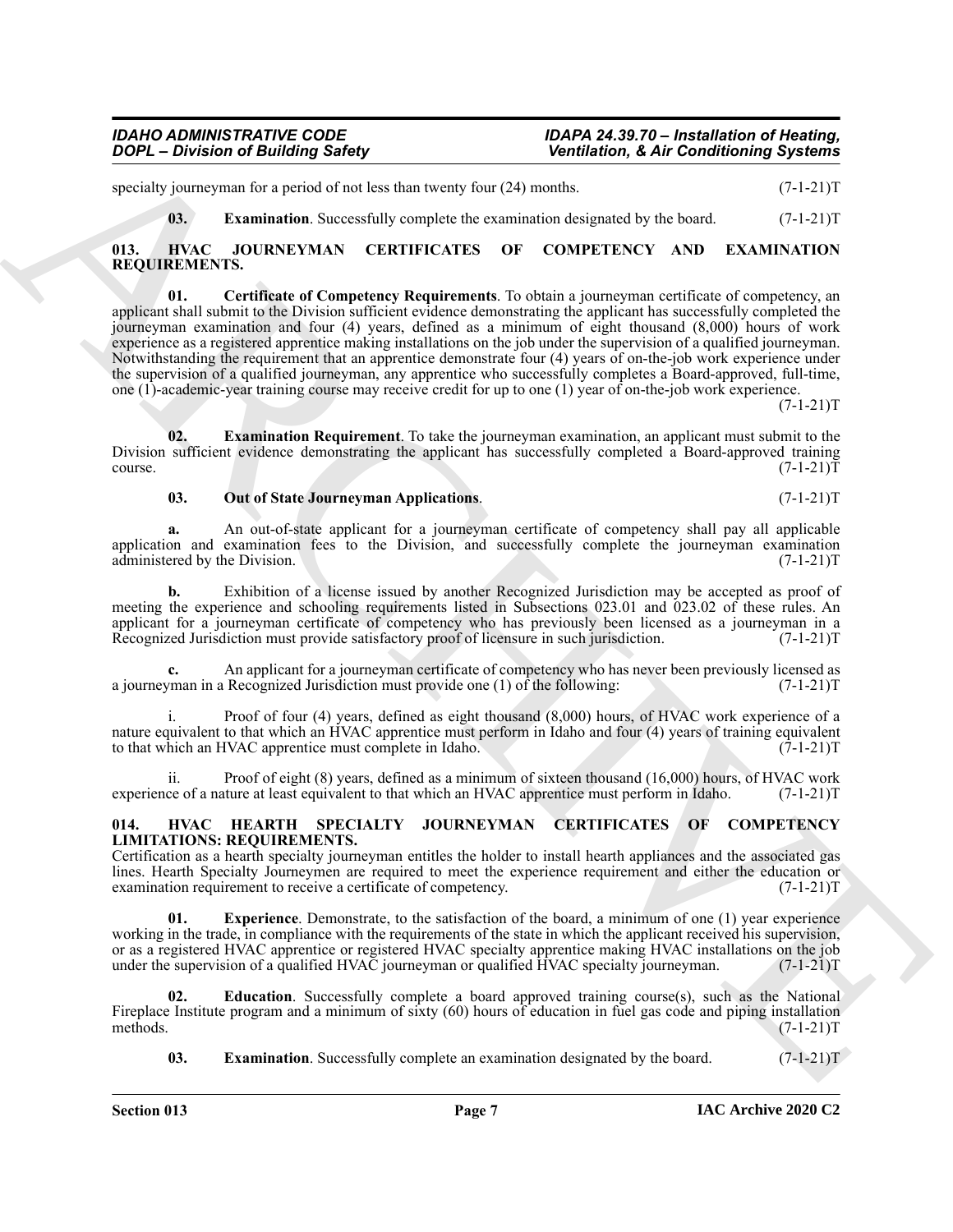#### <span id="page-7-6"></span><span id="page-7-5"></span><span id="page-7-0"></span>**015. HVAC APPRENTICE REQUIREMENTS FOR REGISTRATION.**

**Control de Constitution (Ed. Constitution Control de Constitution Constitution Constitution (Ed. Constitution Constitution Constitution Constitution (Ed. Constitution Constitution Constitution (Ed. Constitution Constitut 01. Registration**. To become an apprentice, a person shall comply with Section 54-5012, Idaho Code, and be a minimum of eighteen (18) years of age or sixteen (16) years of age if registered by the Bureau of Apprenticeship and Training of the United States Department of Labor. To renew a registration, an apprentice shall show proof of enrollment in a Board-approved training course or completion of eight (8) hours of Board-approved continuing education for each year of the prior registration period.  $(7-1-21)$ T

<span id="page-7-13"></span><span id="page-7-12"></span><span id="page-7-7"></span>**02. Supervision**. Each apprentice must work under the supervision of a certified journeyman.

 $(7-1-21)T$ 

#### <span id="page-7-1"></span>**016. HVAC SPECIALTY APPRENTICE REQUIREMENTS FOR REGISTRATION.**

**01.** Age. Minimum of eighteen (18) years of age unless registered in a Bureau of Apprenticeship (BAT) certified HVAC training program. Training (BAT) certified HVAC training program.

<span id="page-7-15"></span>**02. Training**. Maintain enrollment in or successfully complete a training program approved by the board. (7-1-21)T

<span id="page-7-14"></span>**03.** Supervision. Work under the supervision of a certificated HVAC journeyman or certificated HVAC journeyman. (7-1-21)T specialty journeyman.

#### <span id="page-7-16"></span><span id="page-7-2"></span>**017. HVAC WASTE OIL HEATING SPECIALTY JOURNEYMAN CERTIFICATES OF COMPETENCY LIMITATIONS: REQUIREMENTS.**

Certification as a waste oil heating specialty journeyman entitles the holder to install non-duct connected waste oil heaters. Waste oil heating specialty journeymen are limited to the maintenance, installation, and repair of the equipment, controls, and piping directly associated with the waste oil heater, tank, and burner only. Any plumbing, electrical, ducting, venting, or associated equipment beyond the waste oil heater, tank, and burner must be installed by others. Applicants for the waste oil heating specialty journeyman certificate of competency must: (7-1-21)T

<span id="page-7-18"></span>**Experience**. Demonstrate to the satisfaction of the board, a minimum of one (1) year experience making waste oil heating installations under the supervision of a qualified HVAC journeyman or HVAC Waste Oil Heating specialty journeyman. (7-1-21)T

<span id="page-7-17"></span>**02. Examination**. Successfully complete a waste oil burner manufacturers certification or examination as approved by the board.  $(7-1-21)T$ 

#### <span id="page-7-8"></span><span id="page-7-3"></span>**018. HVAC FUEL GAS PIPING SPECIALTY JOURNEYMAN CERTIFICATES OF COMPETENCY LIMITATIONS: REQUIREMENTS.**

Certification as fuel gas piping specialty journeyman entitles the holder to install fuel gas piping only and does not make the final termination. Appliances and the associated gas piping, chimney, and vents must be installed by others. Fuel gas specialty journeymen are required to meet the experience requirement and either the education or examination requirement to receive a certificate of competency. (7-1-21) examination requirement to receive a certificate of competency.

<span id="page-7-11"></span>**01. Experience**. Demonstrate, to the satisfaction of the board, a minimum of one (1) year experience working in the trade, in compliance with the requirements of the state in which the applicant received his supervision, or as a registered HVAC apprentice or registered HVAC specialty apprentice making HVAC installations on the job<br>under the supervision of a qualified HVAC journeyman or qualified HVAC specialty journeyman. (7-1-21)T under the supervision of a qualified HVAC journeyman or qualified  $\overline{H}$ VAC specialty journeyman.

**02. Education**. Successfully complete a board approved training course(s), of a minimum of sixty (60) hours of education in fuel gas code and piping installation methods. (7-1-21) T

<span id="page-7-10"></span><span id="page-7-9"></span>**03.** Examination. Successfully complete an examination designated by the board. (7-1-21)T

#### <span id="page-7-4"></span>**019. -- 049. (RESERVED)**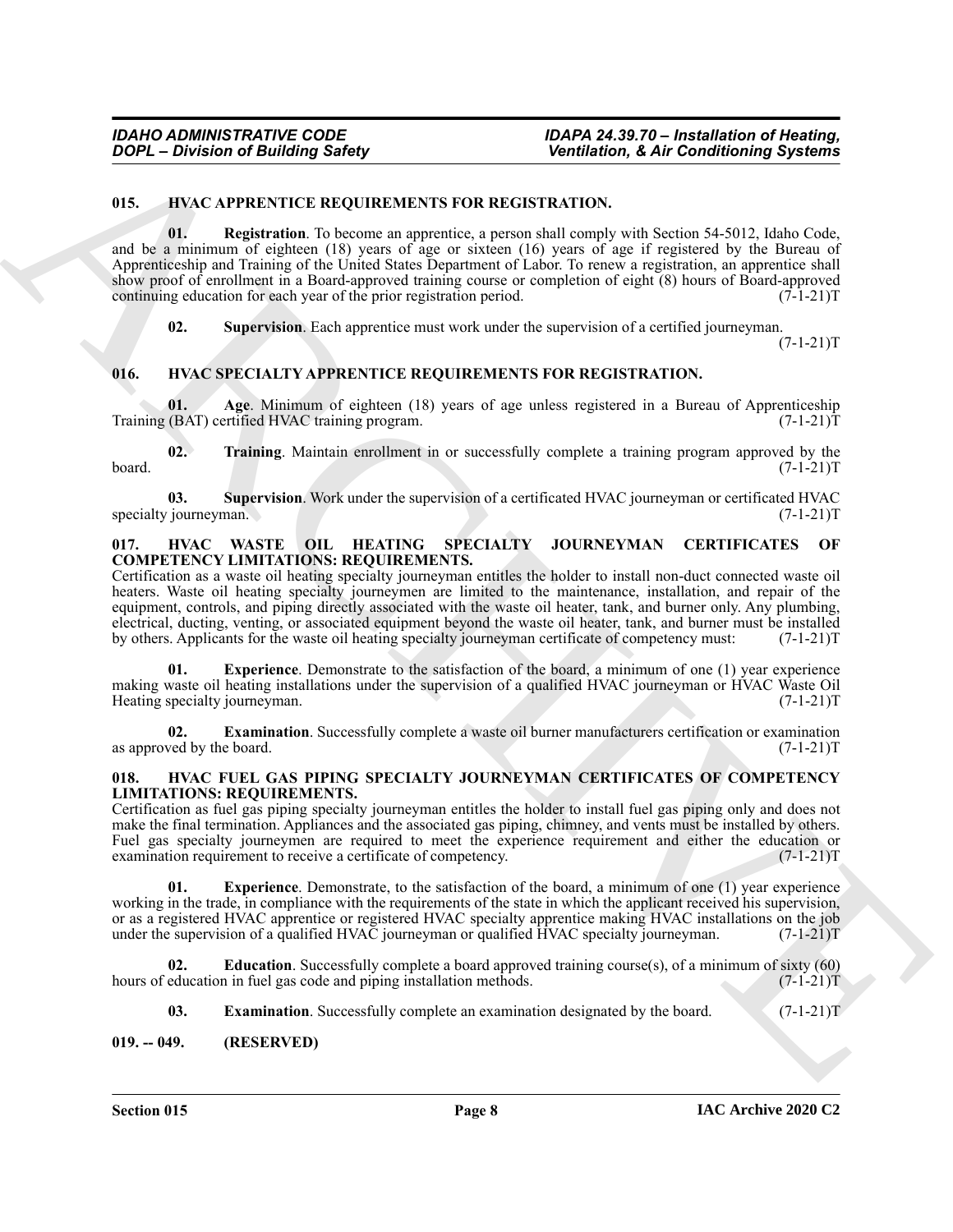#### <span id="page-8-7"></span><span id="page-8-6"></span><span id="page-8-5"></span><span id="page-8-0"></span>**050. HVAC PERMITS.**

#### <span id="page-8-8"></span><span id="page-8-4"></span><span id="page-8-2"></span><span id="page-8-1"></span>**051. HVAC PERMIT FEE SCHEDULE.**

| <b>DOPL</b> - Division of Building Safety |                                                                                                                                                                                                                                                                                                                                                                                                                                                                                                                                                                                                                                                                                                                                             |                                                                                 | <b>Ventilation, &amp; Air Conditioning Systems</b>                                                         |
|-------------------------------------------|---------------------------------------------------------------------------------------------------------------------------------------------------------------------------------------------------------------------------------------------------------------------------------------------------------------------------------------------------------------------------------------------------------------------------------------------------------------------------------------------------------------------------------------------------------------------------------------------------------------------------------------------------------------------------------------------------------------------------------------------|---------------------------------------------------------------------------------|------------------------------------------------------------------------------------------------------------|
| 050.                                      | <b>HVAC PERMITS.</b>                                                                                                                                                                                                                                                                                                                                                                                                                                                                                                                                                                                                                                                                                                                        |                                                                                 |                                                                                                            |
|                                           | 01.<br>certified HVAC contractors and HVAC specialty contractors upon request. The serial numbers of such permits must<br>be registered in the name of the HVAC contractor or HVAC specialty contractor to whom they are issued. (7-1-21)T                                                                                                                                                                                                                                                                                                                                                                                                                                                                                                  |                                                                                 | HVAC Contractors and HVAC Specialty Contractors. The Division will furnish permits to                      |
|                                           | 02.<br>installations on their own residences, coming under the provisions of Section 54-5002, Idaho Code, must secure an<br>HVAC permit by making application to the Division as provided in Section 54-5016, Idaho Code.                                                                                                                                                                                                                                                                                                                                                                                                                                                                                                                   |                                                                                 | Home Owners. Home owners or a contract purchaser of residential property, making HVAC<br>$(7-1-21)T$       |
|                                           | 03.<br>provides to the Division written authorization signed and notarized by the original permit holder consenting to the<br>transfer itself as well as assignment of all the responsibilities and conditions incorporated into the original permit<br>issuance. A permit may be transferred to the owner of the property on which the HVAC work is to be performed and<br>for which the permit was issued for such owners' designated legal agent, in cases where the property owner has<br>terminated their legal relationship with the HVAC contractor who originally obtained the permit. An administrative<br>fee in the amount of forty-five dollars (\$45) for the transfer of a permit will be assessed by the Division. (7-1-21)T |                                                                                 | Transferring a Permit. A HVAC permit may be transferred to another eligible party if such party            |
| 051.                                      | HVAC PERMIT FEE SCHEDULE.<br>Permit fees are to cover the cost of inspections as provided by Section 54-5017, Idaho Code. Any person, partnership,<br>company, firm, association, or corporation making an installation must pay to the Division a permit fee as provided in<br>the following schedule:<br>01.                                                                                                                                                                                                                                                                                                                                                                                                                              |                                                                                 | $(7-1-21)T$<br>Residential. Includes all buildings with HVAC systems being installed on each property. The |
|                                           | following permit fees apply to all residential installations:                                                                                                                                                                                                                                                                                                                                                                                                                                                                                                                                                                                                                                                                               |                                                                                 |                                                                                                            |
|                                           | <b>Type</b>                                                                                                                                                                                                                                                                                                                                                                                                                                                                                                                                                                                                                                                                                                                                 |                                                                                 | Fee                                                                                                        |
|                                           | Base permit                                                                                                                                                                                                                                                                                                                                                                                                                                                                                                                                                                                                                                                                                                                                 |                                                                                 | \$100                                                                                                      |
|                                           | Furnace, furnace-air conditioner combination, heat pump, air conditioner, evapo-<br>rative cooler, unit heater, space heater, decorative gas-fired appliance, incinera-<br>tor, boiler, pool heater, mini-split system, free-standing solid-fuel stove, factory-<br>built gas fireplace, or similar fixture or appliance, including ducts, vents, and<br>flues attached thereto                                                                                                                                                                                                                                                                                                                                                             |                                                                                 | Plus \$30 per first fixture or appli-<br>ance<br>Plus \$15 per additional fixture or<br>appliance          |
|                                           | Exhaust duct or ventilation duct, including dryer vents, range hood vents, cook<br>stove vents, bath fan vents, and similar exhaust ducts or ventilation ducts                                                                                                                                                                                                                                                                                                                                                                                                                                                                                                                                                                              |                                                                                 | Plus \$15 per first duct<br>Plus \$5 per additional duct                                                   |
|                                           | Fuel gas piping system                                                                                                                                                                                                                                                                                                                                                                                                                                                                                                                                                                                                                                                                                                                      |                                                                                 | Plus \$5 per appliance outlet                                                                              |
|                                           | Hydronic systems                                                                                                                                                                                                                                                                                                                                                                                                                                                                                                                                                                                                                                                                                                                            |                                                                                 | Plus \$5 per zone                                                                                          |
|                                           | 02.                                                                                                                                                                                                                                                                                                                                                                                                                                                                                                                                                                                                                                                                                                                                         | Miscellaneous. The following permit fees apply for the types of permits listed: | $(7-1-21)T$                                                                                                |
|                                           | <b>Type</b>                                                                                                                                                                                                                                                                                                                                                                                                                                                                                                                                                                                                                                                                                                                                 | Fee                                                                             |                                                                                                            |
|                                           | Requested inspection                                                                                                                                                                                                                                                                                                                                                                                                                                                                                                                                                                                                                                                                                                                        | \$65 per hour or portion thereof plus costs of out-of-state travel              |                                                                                                            |
|                                           | Mobile or manufactured home                                                                                                                                                                                                                                                                                                                                                                                                                                                                                                                                                                                                                                                                                                                 | \$65 per inspection                                                             |                                                                                                            |
|                                           | Modular building<br>Plan check or technical service                                                                                                                                                                                                                                                                                                                                                                                                                                                                                                                                                                                                                                                                                         | \$65 per hour or portion thereof                                                |                                                                                                            |

#### <span id="page-8-3"></span>**02. Miscellaneous**. The following permit fees apply for the types of permits listed:

| Type                            | Fee                                                                |  |  |  |
|---------------------------------|--------------------------------------------------------------------|--|--|--|
| Requested inspection            | \$65 per hour or portion thereof plus costs of out-of-state travel |  |  |  |
| Mobile or manufactured home     | \$65 per inspection                                                |  |  |  |
| Modular building                |                                                                    |  |  |  |
| Plan check or technical service | \$65 per hour or portion thereof                                   |  |  |  |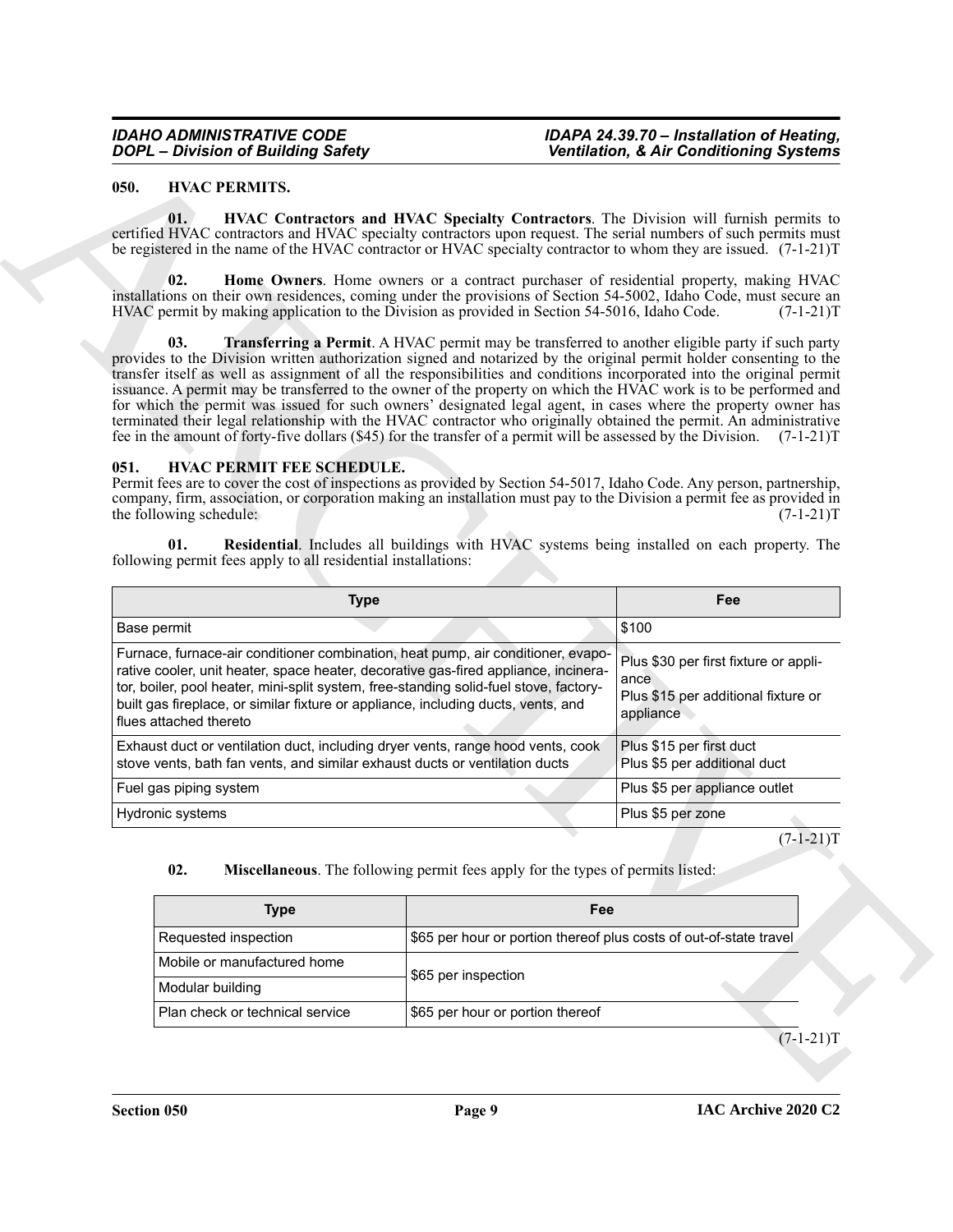<span id="page-9-7"></span>**03. Other Installations Including Industrial and Commercial**. The permit fees listed in this Subsection apply to installations not specifically mentioned elsewhere in this schedule. The HVAC system cost is the cost to the owner of labor charges and other costs incurred to complete the installation of equipment and materials installed as part of the HVAC system. All permit fees calculated under this Subsection are based on the total HVAC system cost, which must be listed on the permit.

| <b>HVAC System Cost</b> | Fee                                                     |
|-------------------------|---------------------------------------------------------|
| Up to \$10,000          | \$60 plus 2% of HVAC system cost                        |
| \$10,000 to \$100,000   | \$260 plus 1% of HVAC system cost exceeding \$10,000    |
| Over \$100,000          | \$1,160 plus 5% of HVAC system cost exceeding \$100,000 |

 $(7-1-21)T$ 

#### <span id="page-9-9"></span><span id="page-9-0"></span>**052. REQUIRED INSPECTIONS.**

<span id="page-9-10"></span>**01.** Inspection Tags. Inspectors certify to the permit holder that an inspection has been done by attaching the inspection tag in a prominent location. (7-1-21) securely attaching the inspection tag in a prominent location.

**a.** Final Inspection Tags. An inspection tag indicating that a final inspection has been performed is attached when the HVAC installation as specified on the permit is complete and conforms to the requirements of the code and rules. (7-1-21)T

**b.** Inspection Tags for Unacceptable HVAC Installations. "Notice of Correction" inspection tags are to indicate that the HVAC installation is not acceptable and that corrections are required.  $(7-1-21)$ T attached to indicate that the HVAC installation is not acceptable and that corrections are required.

**c.** Work-in-Progress Tag. An inspection tag indicating that a work-in-progress inspection has been performed is attached following inspection of ground work, rough-in work, or any portion of the installation that is to be covered or otherwise concealed before completion of the entire HVAC installation as specified on the permit.  $(7-1-21)T$ 

#### <span id="page-9-8"></span><span id="page-9-1"></span>**053. INSPECTOR QUALIFICATIONS.**

In accordance with Section 54-5021, Idaho Code, all mechanical inspectors in Idaho employed by the state or a local government must hold an inspector certification as a commercial or residential mechanical inspector, as appropriate depending on the type of mechanical work being inspected. Mechanical inspectors must obtain the requisite certification from either the International Association of Plumbing and Mechanical Officials (IAPMO), the International Code Council (ICC), or other professional certifying body as approved by the board. (7-1-21)T

#### <span id="page-9-3"></span><span id="page-9-2"></span>**054. CIVIL PENALTIES.**

<span id="page-9-5"></span>Except for the acts described in Subsections 070.01 and 07.08 of these rules, the acts described in this section subject the violator to a civil penalty of not more than two hundred dollars (\$200) for the first offense and not more than one thousand dollars  $(\$1,000)$  for each offense that occurs thereafter within one (1) year of an earlier violation. (7-1-21)T

2004-2 Distribution Statistics and Burley Constitution (Constitution Constitution Constitution (Constitution Constitution Constitution Constitution Constitution (Constitution Constitution Constitution Constitution Constit **01. Heating, Ventilation, and Air Conditioning Contractor or Specialty Contractor**. Except as provided by Section 54-5001, Idaho Code, any person who acts, or purports to act, as an HVAC contractor or specialty contractor as defined by Section 54-5003(3) and 54-5003(6), Idaho Code, without a valid Idaho state HVAC contractor or specialty contractor certification is subject to a civil penalty of not more than five hundred dollars (\$500) for the first offense and not more than one thousand dollars  $(1,000)$  for each offense that occurs thereafter within one (1) year of an earlier violation. within one  $(1)$  year of an earlier violation.

**02. Knowingly Employing**. Knowingly employing a person who does not hold a valid Idaho HVAC certification or apprentice registration, as required by Section 54-5008, Idaho Code, to perform HVAC installations.  $(7-1-21)T$ 

<span id="page-9-6"></span><span id="page-9-4"></span>**03.** Certification or Registration. Except as provided by Section 54-5001, Idaho Code, performing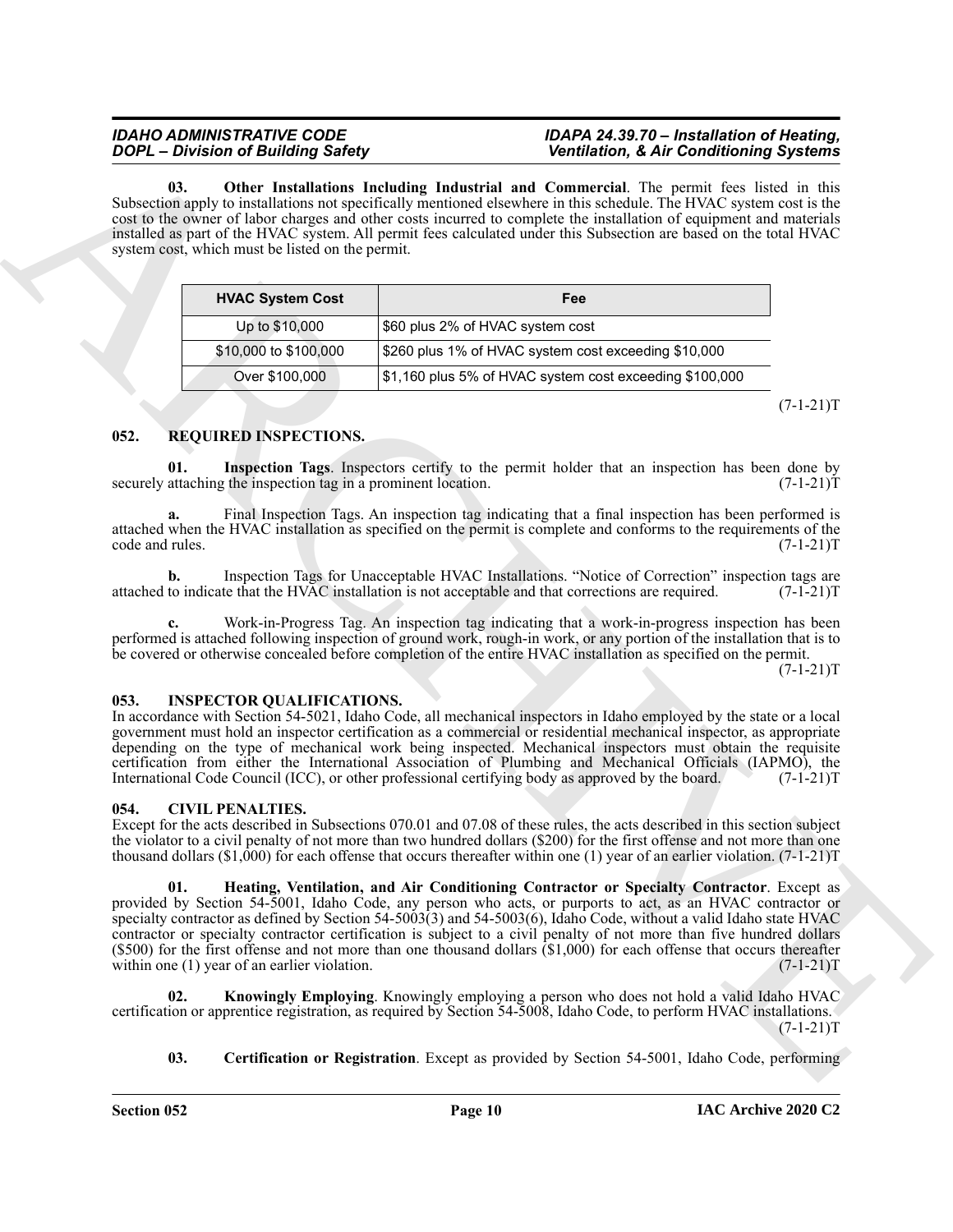HVAC work as an HVAC journeyman as defined by Section 54-5003(4), Idaho Code; specialty journeyman as defined by Section 54-5003(7), Idaho Code; apprentice as defined by Section 54-5003(2), Idaho Code; or specialty apprentice as defined by Section 54-5003(5), Idaho Code, without a valid certification or registration. (7-1 apprentice as defined by Section 54-5003(5), Idaho Code, without a valid certification or registration.

<span id="page-10-5"></span>**04. Supervision**. Working as an HVAC apprentice or specialty apprentice without the required journeyman supervision or employing an apprentice without providing the required journeyman supervision.

 $(7-1-21)T$ 

<span id="page-10-4"></span><span id="page-10-2"></span>**05. Performance Outside Scope of Specialty License**. Performance of any HVAC installation, alteration, or maintenance by an HVAC specialty contractor or specialty journeyman outside the scope of the specialty certification. (7-1-21)T

 $\overline{QCD} = \overline{QCD}$ . The stationary is the stationary of the stationary is the stationary of the stationary of the stationary of the stationary of the stationary of the stationary of the stationary of the stationary of the **06. Fees and Permits**. Failing to pay applicable fees or properly post an HVAC permit for, or to request an inspection of, any installation, alteration, improvement, or extension of any piping, venting, ductwork, appliances and appurtenances in connection with any HVAC system or subsystems of such. (7-1-21)T

<span id="page-10-1"></span>**07.** Corrections. Failure to make corrections in the time allotted in the notice on any HVAC on as set forth in Section 54-5019, Idaho Code. (7-1-21) installation as set forth in Section 54-5019, Idaho Code.

<span id="page-10-3"></span>**08. Gross Violation**. In the case of continued, repeated, or gross violation of Title 54, Chapter 50, Idaho Code, or these rules, a certification revocation will be initiated for certificated individuals under this chapter and non-certificated individuals is subject to prosecution by the appropriate jurisdiction under Idaho law.  $(7-1-21)T$ 

#### <span id="page-10-0"></span>**055. -- 999. (RESERVED)**